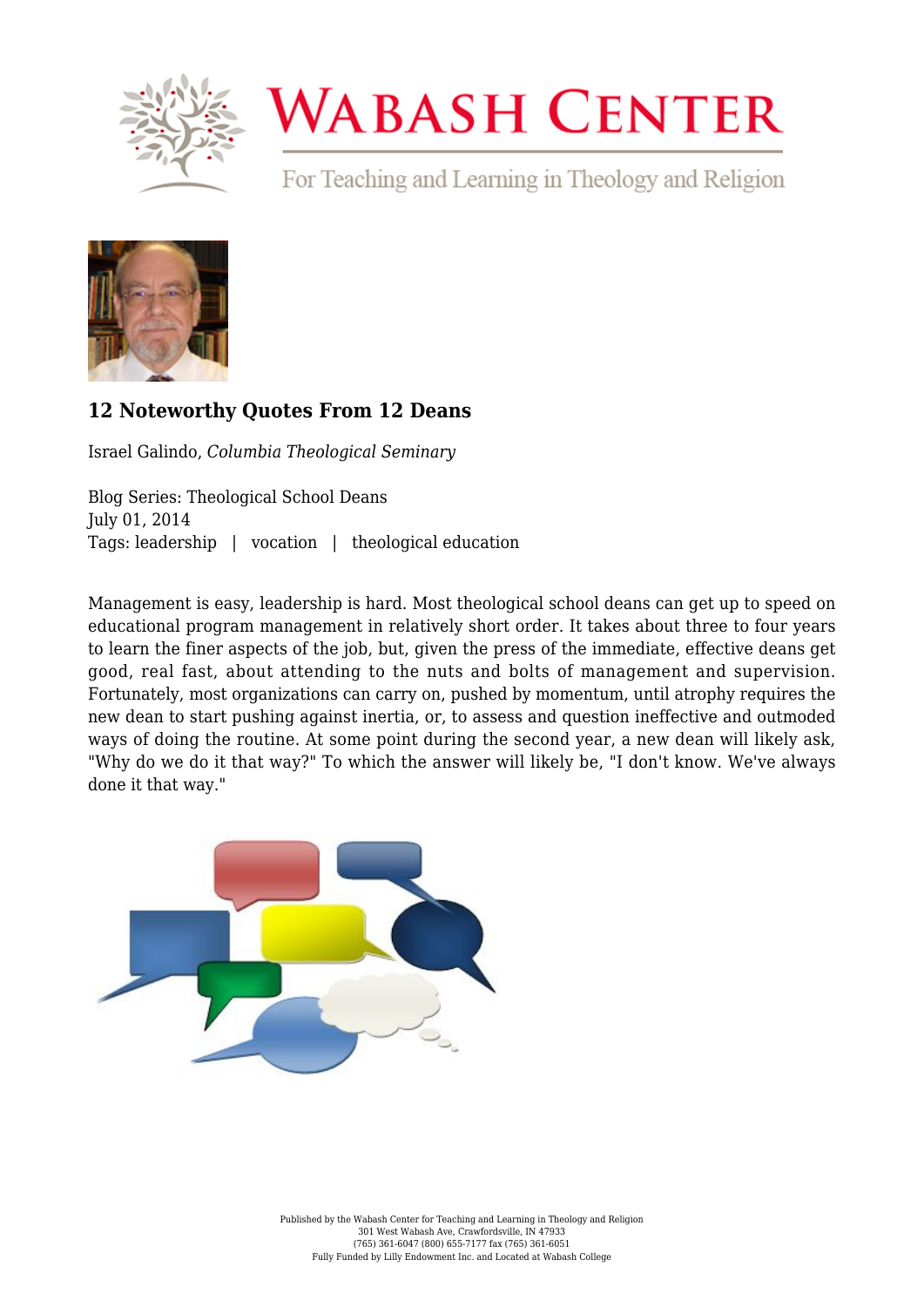In the midst of attending to the necessary, two larger issues loom in the foreground for many deans: vocation and leadership. Here are twelve noteworthy quotes from twelve theological school deans on the larger questions of vocation and leadership:

## **On Vocation**

1. "Nothing is irrelevant to our vocation. We may have what feel like 'hidden years,' spent on apparently disconnected activities and 'details' without any great sense of integrating purpose, only to find later that the quality of those details has been crucial for fulfilling a life's work." David F. Ford. Quoted in "The Vocation of the Academic Dean," by Stephen R. Graham, in *C(H)AOS Theory: Reflections of Chief Academic Officers in Theological Education.*, p. 67.

2. "The shift from serving primarily as a teacher to serving primarily as an administrator is not a change of vocation, but a change within a vocation. The academic vocation is rich in the options it holds. Administration is not a sell-out or a loss of that vocation, but simply another way of responding to the call to the academic life and service of the theological school community." Jeanne McLean, "The Study of Chief Academic Officers in Theological Schools : Reflections on Academic Leadership," *Theological Education* 33 Aut 1996, Suppl, p 1-76..

3. "There are at least four kinds of people who should not become chief academic officers: those who are happiest among stacks of books and at classroom lecterns; those who relist the satisfying sense of work completed; those who thrive on calm and predictability in their daily routines; those who agonize fiercely over conflict and criticism. Being an administrator is neither more nor less difficult than being a professor. It is, however, different." Elizabeth C. Nordbeck, "The Once and Future Dean: Reflections of Being a Chief Academic Officer," *Theological Education* vol. 33, Supplement, (1996): 21-23.

4. "The vantage point of the academic dean is different from that of a faculty member. Even though you share in the same core activities that define the work of a faculty member- teaching, research, service, community life---as CAO you see the world of your institution differently than does your colleague down the hall." Gail R. O'Day, "Stop, Look, and Listen: Observation in Academic Leadership," in *C(H)AOS Theory: Reflections of Chief Academic Officers in Theological Education.*

5. "...what it means to serve in the capacity of CAO—to respond to the call of God. To fill this role is a calling, an assignment, a divine appointment that the CAO may not immediately perceive. The vocational call is sensitive to self calling self to a place of ministry. Self must agree with God's call before self can call self to ministry." Linda W. Bryan, "The Vocational Call and Multiple Occupations of a CAO," in *C(H)AOS Theory: Reflections of Chief Academic Officers in Theological Education.*

6. The factors that cause stress and the difficult challenges about which academic officers speak are explicit, clearly defined, and quite concrete. The rewards, on the other hand, are subtle, uncertain, and more elusive in nature. They have to do with making meaning in the life and vocation of the academic officer." Karen M. Ristau, "Challenged of Academic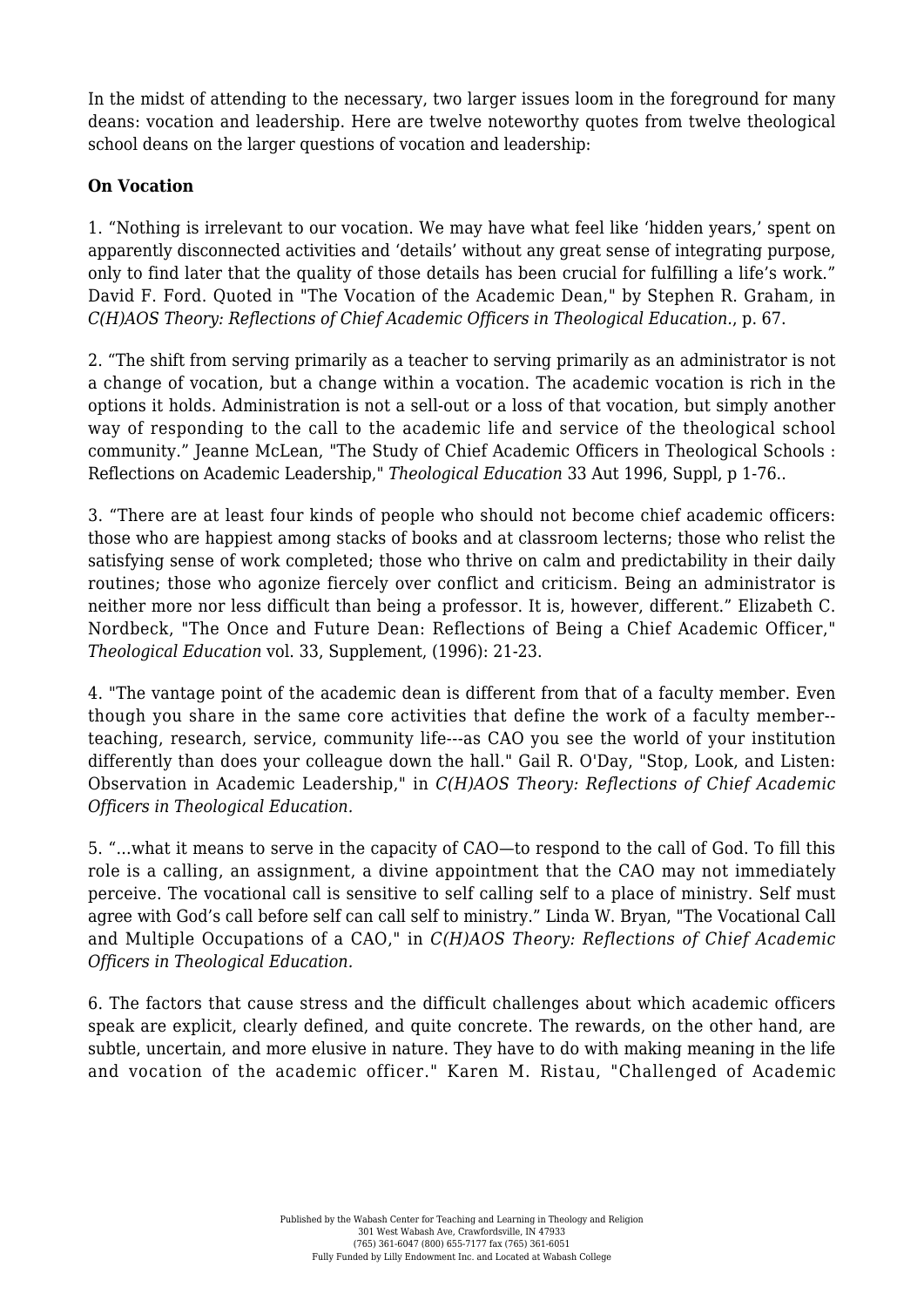Administration: Rewards and Stresses in the Role of the Chief Academic Officer." Academic Leadership: A Study of Academic Officers in Theological Schools. Monographs on Academic Leadership. March 1996.

## **On Leadership**

7. "Right now, theological schools need leaders, not just managers. The church has changed and is changing, the world has changed and will continue to change, and the persons serving in many theological schools actively resist the changes that might be necessary for them to serve faithfully in this new context, or, in some cases, even to survive." Stephen R. Graham, "The Vocation of the Academic Dean," in *C(H)AOS Theory: Reflections of Chief Academic Officers in Theological Education.*

8. "Working in and through change is perhaps one of the most significant and essential roles the dean plays in governance. The manner in which the dean understands and manages resistance must ultimately lead toward a communal appreciation for the implications of continued resistance for the mission of the institution as well as its faculty, students, and staff." Anne T. Anderson, "Fulcrum Leadership and the Varied Dimensions of Governance," in *C(H)AOS Theory: Reflections of Chief Academic Officers in Theological Education.*

9. "I developed a theory as dean that the faculty, students, and president spent much of the weekend thinking up things to tell the dean on Monday morning about what was wrong with the institution, or the curriculum, or the student body or, heaven forbid, the current dean. .... Monday ... remained the day when crimes of passion were confessed, revolutionary new utopias were set forth and unexpected insights into the will of God were duly reported." Wilson Yates, "The Art and Politics of Deaning," *Theological Education,* Volume 34, Number 1 (1997): 85-96.

10. "A tension that is quite pronounced within all of higher education is the inherent friction between a school's need for a common understanding of its mission and the tendency of scholarly training to enhance individualism." Dale R. Stoffer, "Faculty Leadership and Development," in *C(H)AOS Theory: Reflections of Chief Academic Officers in Theological Education.*

11. "Alignment with ethos is the most important consideration when building or winnowing the faculty. Academic, scholarly, and ministerial qualifications for appointment to the faculty must be honoured, but never at the expense of alignment with the institution's ethos." Robert W. Ferris, "The Work of a Dean." *Evangelical Review of Theology* (2008) 32:1, 65-73.

12. "Deans have commented, not entirely in jest, that the job requires the intellectual breadth of Leonardo, the communication skill of Dale Carnegie, and the fortitude of Attila the Hun. Rare is the person who takes on an academic leadership position fully prepared. Theological school deans learning principally 'on the job.'" Jeanne P. McLean, "Professional Development for Chief Academic Officers. Academic Leadership: A Study of Academic Officers in Theological Schools. Academic Leadership: A Study of Academic Officers in Theological Schools.